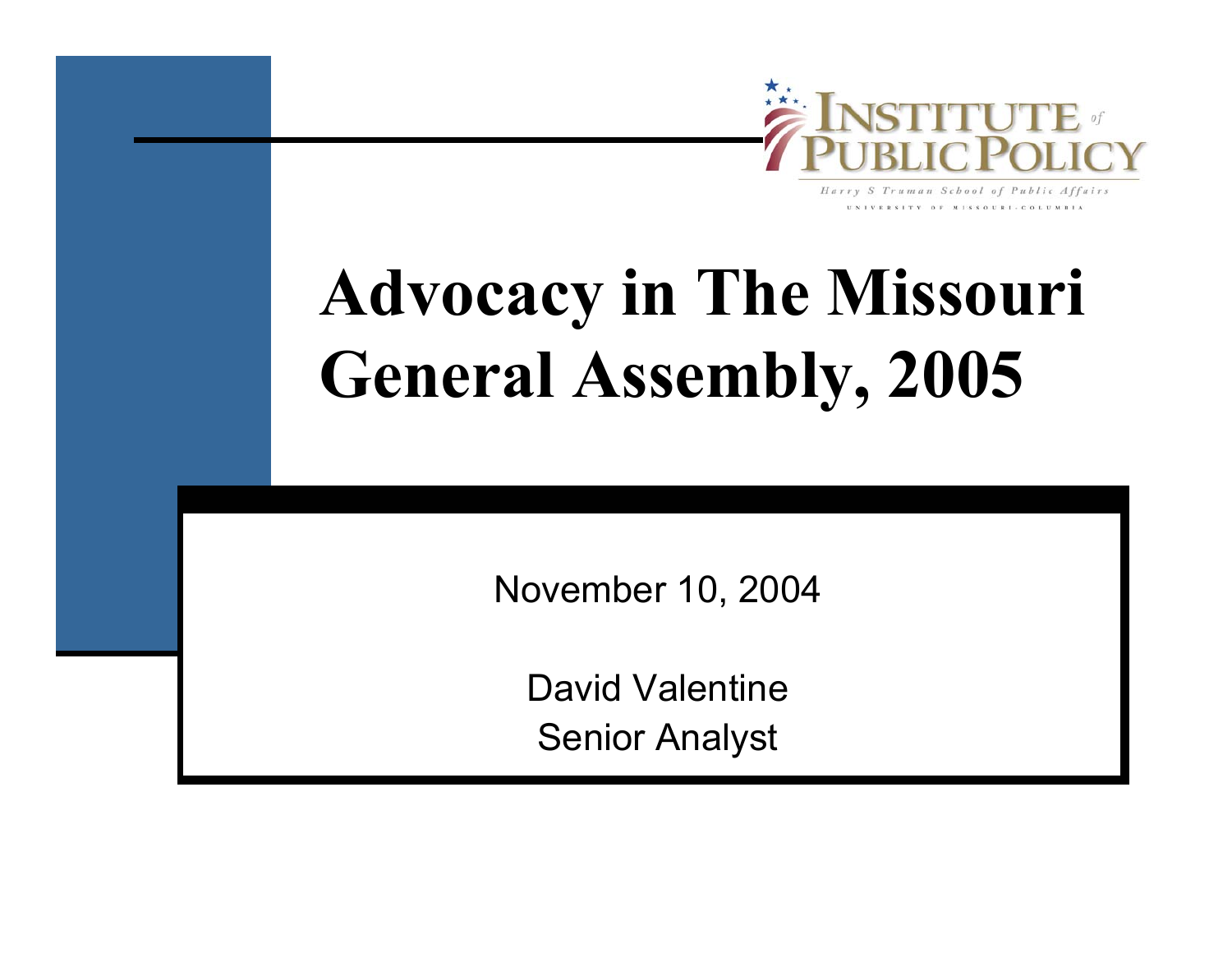### **Overview**

- The New General Assembly
- Challenges and Opportunities
- Alternative Engagement Strategies
- Conclusion

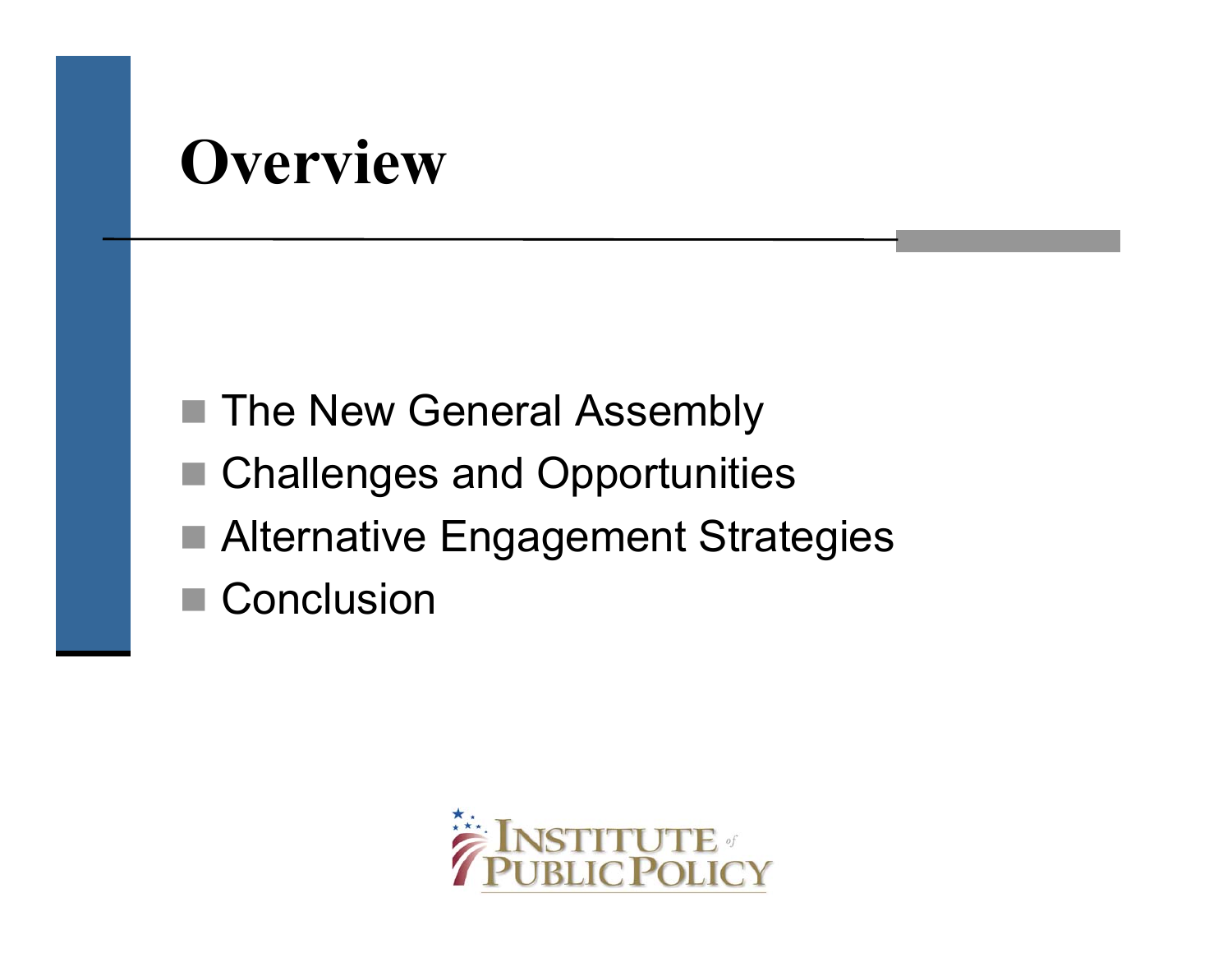#### **The New General Assembly, 2005**

|                       | House      | Senate    |
|-----------------------|------------|-----------|
| <b>Democrats</b>      | 66 (40%)   | 11(33%)   |
| <b>Republicans</b>    | $97(60\%)$ | 22(66%)   |
| <b>Male</b>           | 128 (79%)  | 27 (82%)  |
| Female                | 35(21%)    | 6(18%)    |
| <b>Average Tenure</b> | 2.3 Years  | 1.8 Years |

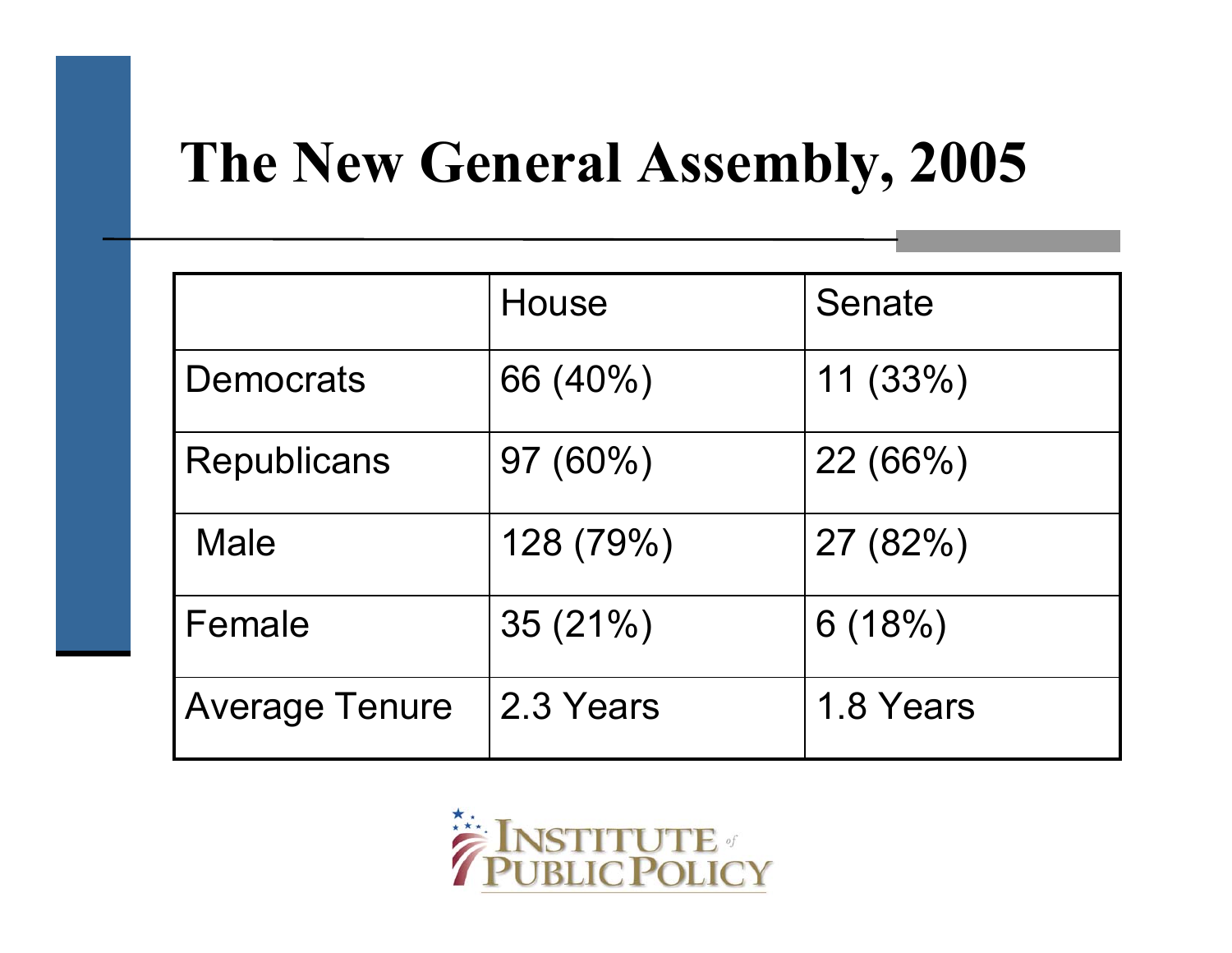### **Average Tenure, Missouri General Assembly, 1911-2005**



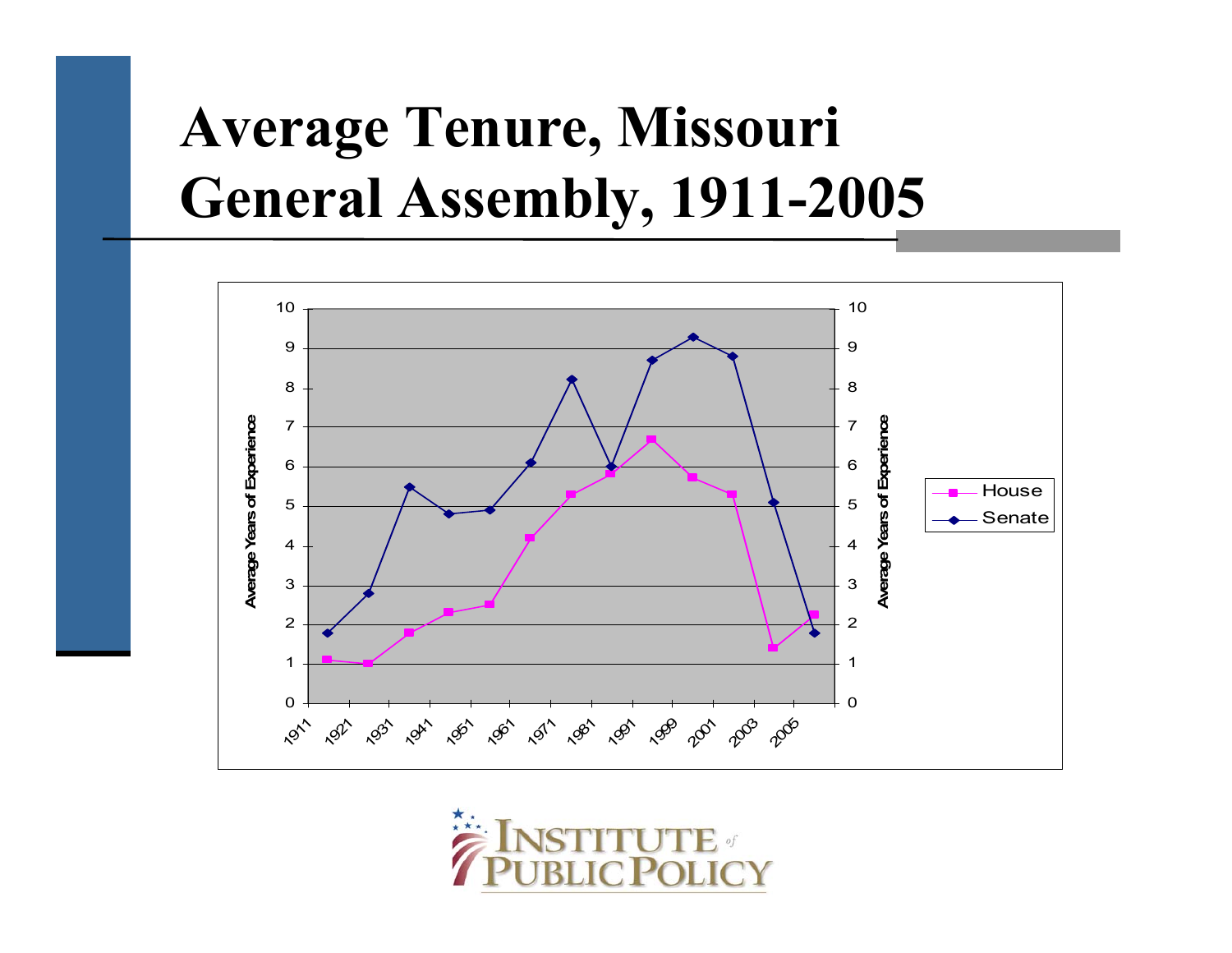# **Environmental Challenges**

- Agenda driven majority
- Campaign rather than governing focus
- Turnover/inexperience
- Basic values frequently differ from those of advocates
- **Low level of knowledge about your issues**
- parties<br>Parties Budget!

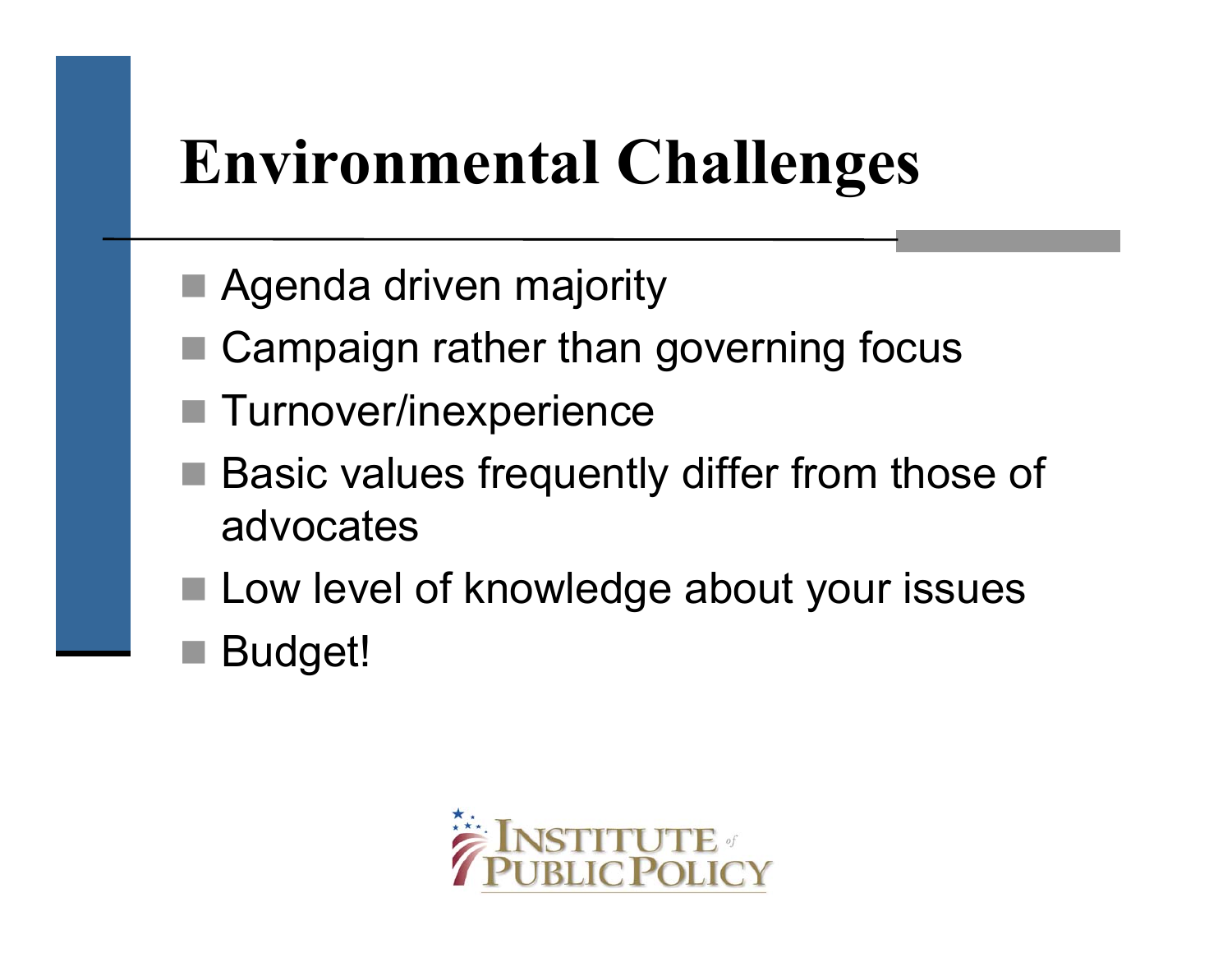# **Environmental Challenges**

- parties<br>Parties Legislative process forces decisions
	- Hundreds of important decisions/each session
	- Regardless of quality & amount of information
- **Legislators often unable to connect specific** voting decisions to specific outcomes
	- $\blacksquare$  At the time
	- **Or even after the fact**

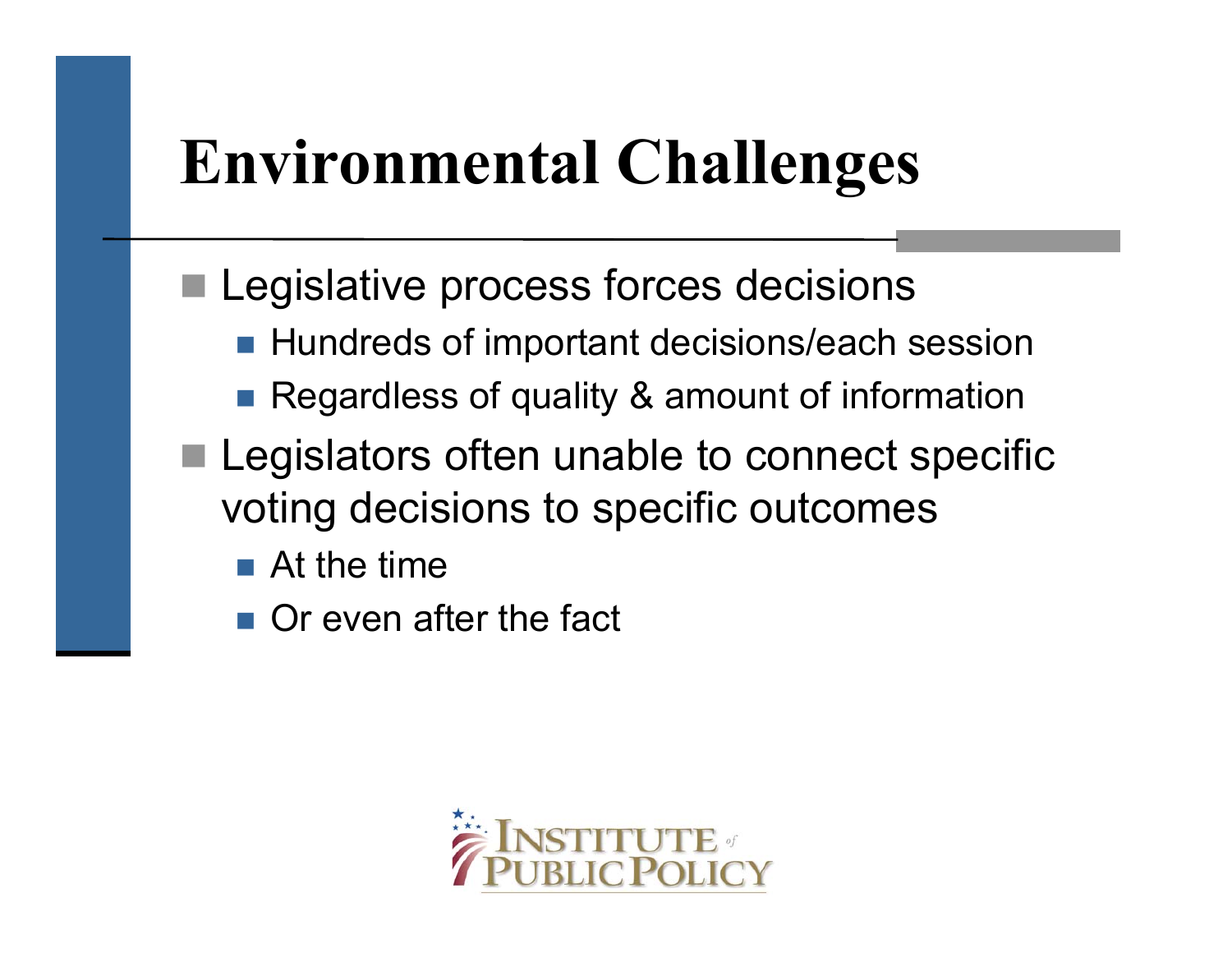# **Organizational Challenges**

■ Traditional lobbying strategy

- **Problem**  $\longrightarrow$  solution
- **Preferred solution "locked in"**
- **Persuasion/advocacy**

■ New environment requires new strategies

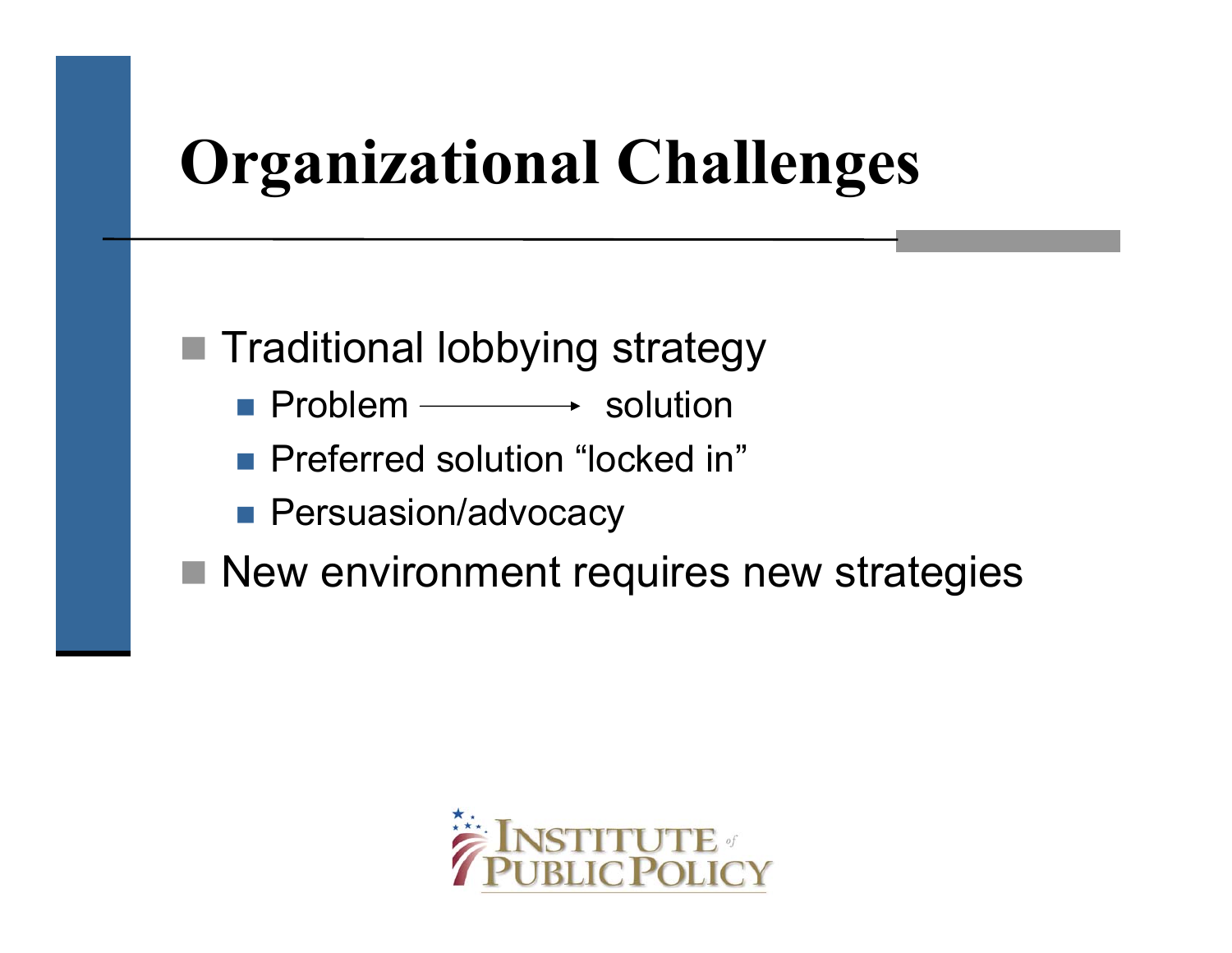# **Opportunities**

- Great informational needs
- Opportunity to develop new relationships
- Reach out to other groups
- Chance for creative solutions

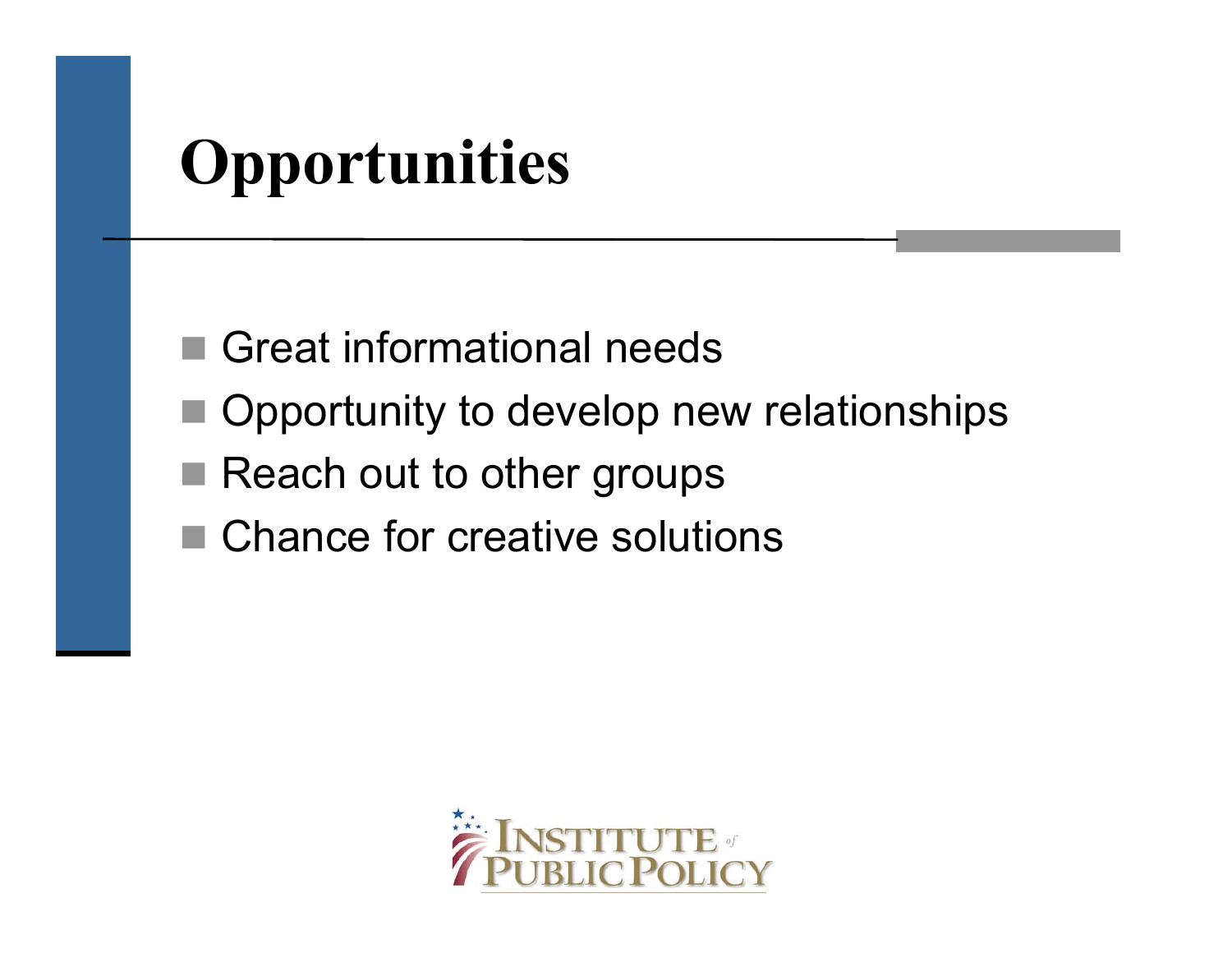# **Possible Engagement Strategies**

■ Broaden approach

- Year round
- **Use interim fully**
- Engage those w/ differing values
- Develop educational strategy
	- Concepts and facts
- Focus and Priorities
	- Can't do everything
	- Target highly critical issues

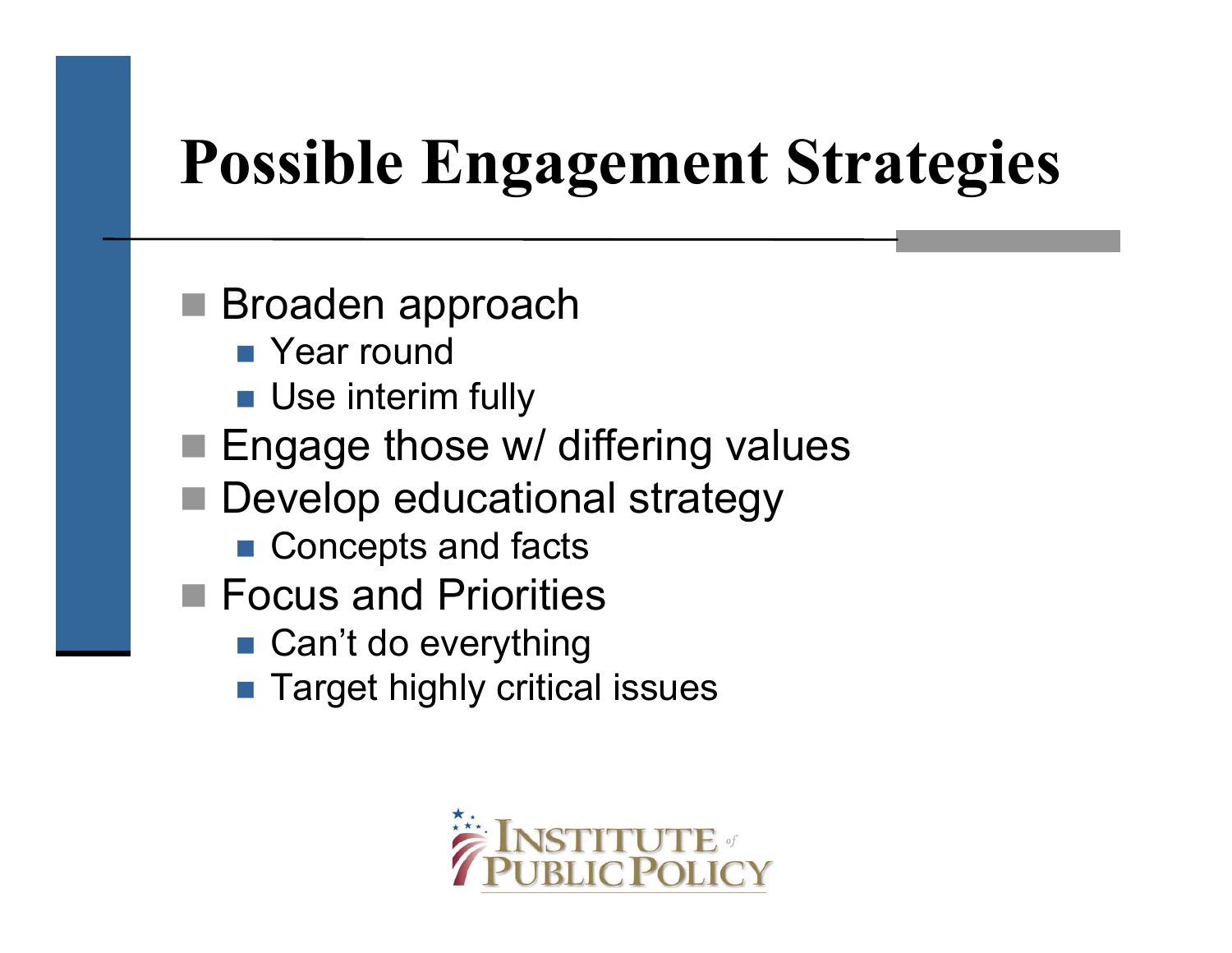# **Possible Engagement Strategies**

- h. Identify pragmatists
- Involve legislators in consensus building
- Meet them half way
	- Remain open to solutions that:
		- Fit legislators' values
		- Address problems
	- Remember staff

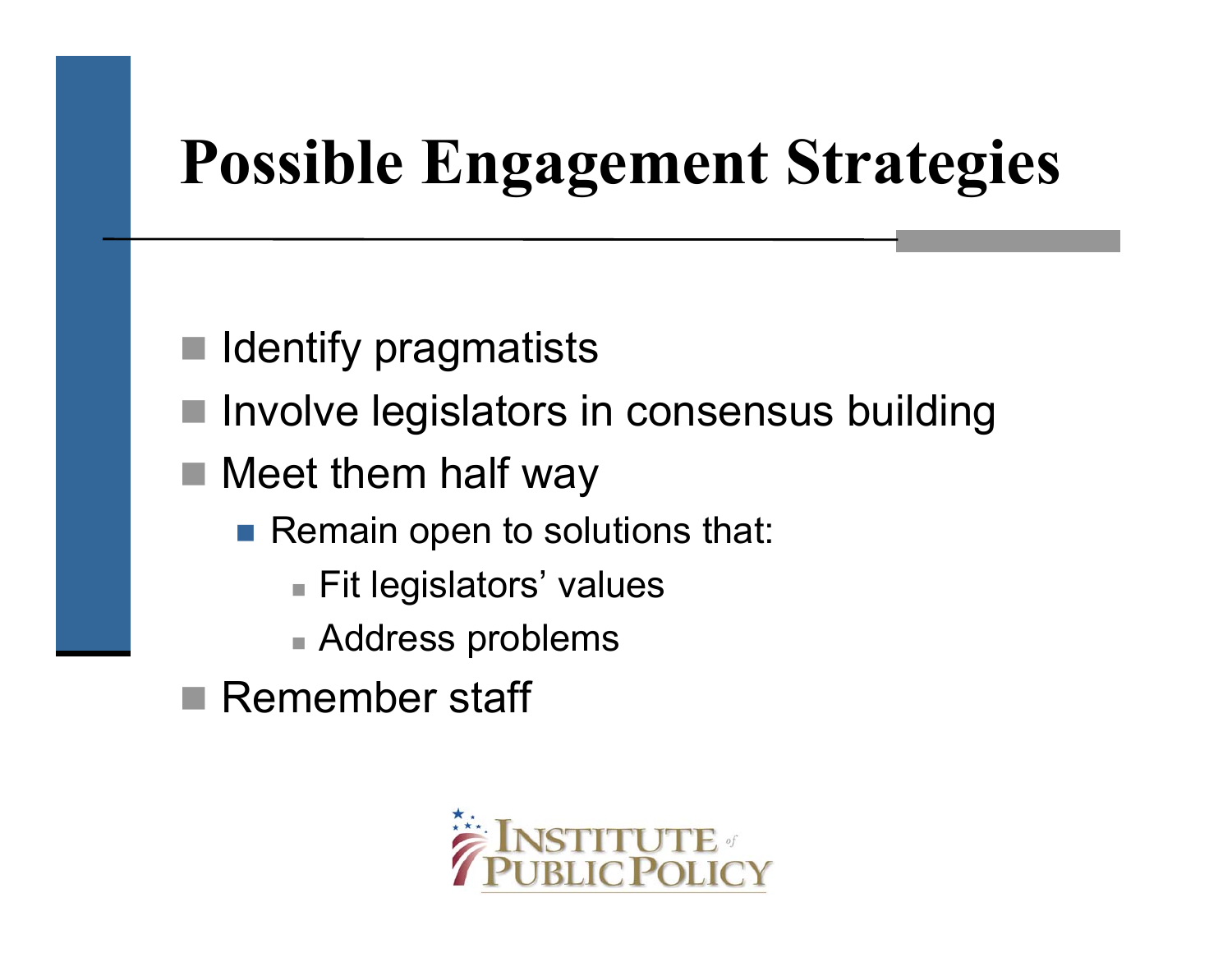## **Conclusion**

■ Recognize the two insular cultures

- Yours
- That of most legislators
- Many solutions not just one
- Develop broad legislative and public engagement strategy
- Education, education, education